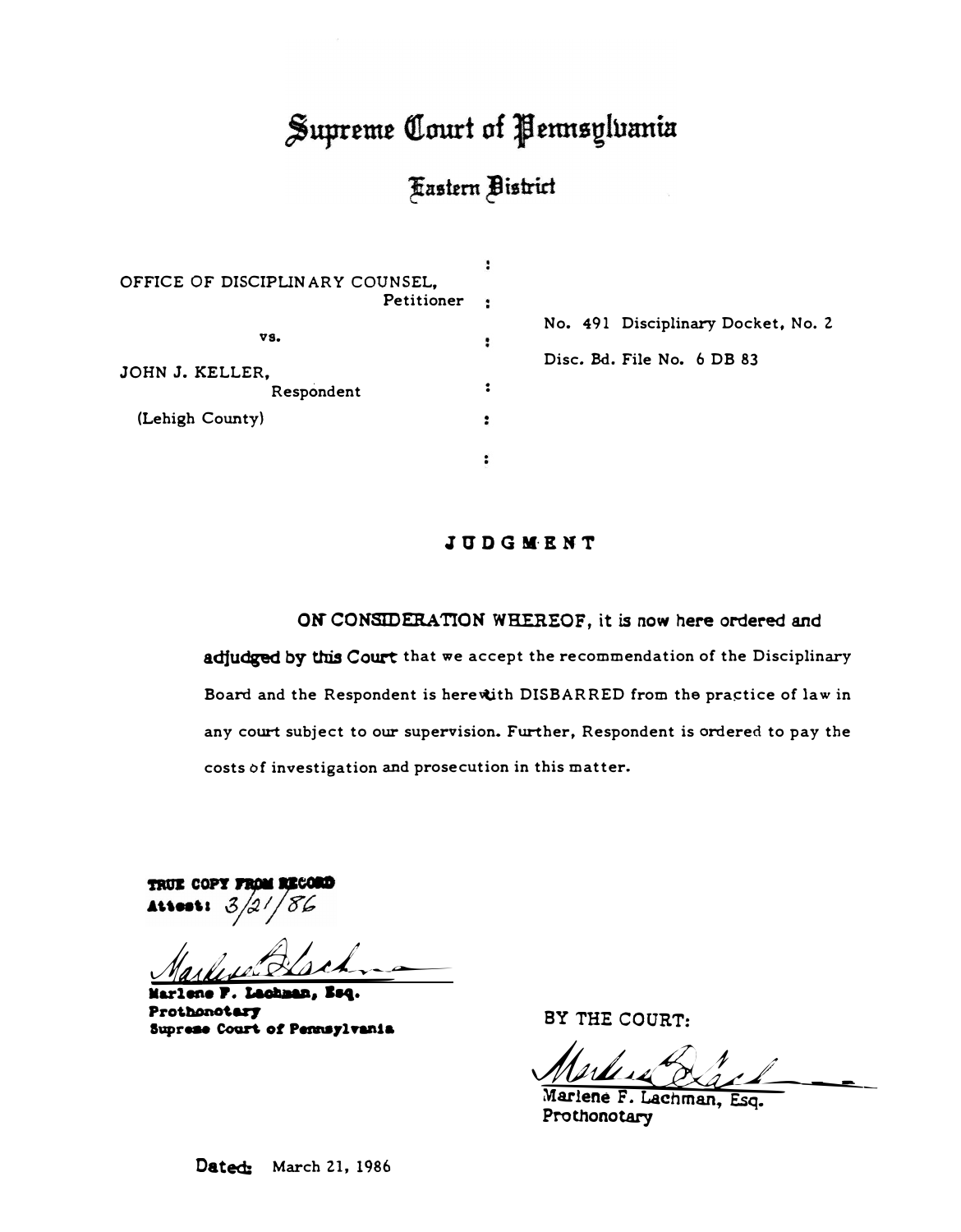[J-147-1985] IN THE SUPREME COURT OF PENNSYLVANIA EASTERN DISTRICT

| OFFICE OF DISCIPLINARY COUNSEL,<br>Petitioner |  |                               |  | : No. 491 Disciplinary Docket<br>: No. 2, Disciplinary Board<br>No. 6 DB 83<br>÷<br>፡                                                                                                                                              |                          |  |  |  |
|-----------------------------------------------|--|-------------------------------|--|------------------------------------------------------------------------------------------------------------------------------------------------------------------------------------------------------------------------------------|--------------------------|--|--|--|
| v.                                            |  |                               |  | On Exceptions from the Report<br>:<br>and Recommendation of the<br>Disciplinary Board of the<br>Supreme Court of Pennsylvania<br>Dated May 21, 1985 and<br>$\ddot{\phantom{a}}$<br>Docketed at No. 6 DB 83<br>$\ddot{\phantom{a}}$ |                          |  |  |  |
|                                               |  | JOHN J. KELLER,<br>Respondent |  |                                                                                                                                                                                                                                    | ARGUED: October 22, 1985 |  |  |  |

#### OPINION

### NIX, C. J. **FILED: MARCH Zl, 1986**

We are here called upon to consider the recommendation of the Disciplinary Board of the Supreme Court of Pennsylvania (hereinafter "Board") that Respondent, John J. Keller, be disbarred from the practice of law in the Commonwealth of Pennsylvania. The Board found, inter alia, violations of Disciplinary Rule l-102(A) (3) (illegal conduct involving moral turpitude) and Disciplinary Rule l-102(A) (4) (conduct involving dishonesty, fraud, deceit, or misrepresentation).  $(1)$  After hearing testimony in the matter, the Hearing Committee recommended the imposition of the sanction of disbarment. The

(1) Disciplinary Rule 1-102 of the Code of Professional Responsibility provides, in pertinent part:

DR 1-102 MISCONDUCT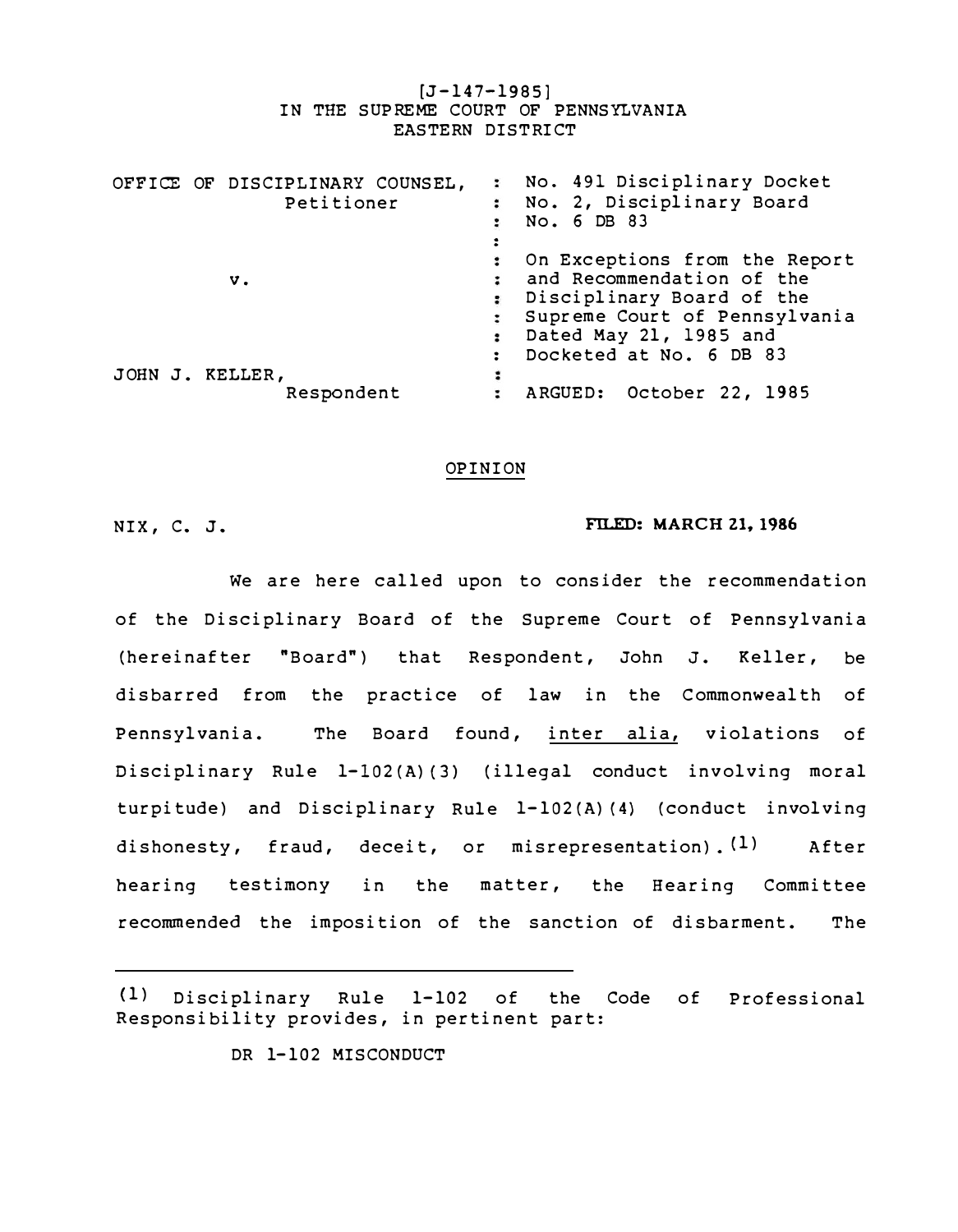Board, after review of the entire matter, adopted that recommendation and recommended further that Respondent be ordered to pay the cost of the investigation and prosecution of this matter. Pursuant to Pennsylvania Rule of Disciplinary Enforcement ("Pa.R.D.E.") 208(e) we are now called upon to determine the appropriate sanction, if any, to be imposed in this matter. For the following reasons we are constrained to conclude that the sanction of disbarment is appropriate and, therefore, accept the recommendation of the Board. (2)

The instant petition for discipline alleged professional misconduct with reference to two charges. Charge I relates to the Respondent's handling of the Estate of Mary Griffith. Charge II concerns Respondent's representation of Mr. and Mrs. James Molinaro with reference to the sale of their home. Hearings on the charges were held before a hearing committee and testimony was received on June 7, 1983, September 7, 1983, October 11, 1983, October 19, 1983 and December 8, 1983. Respondent was represented throughout by counsel. The report of the Hearing Committee was filed January 25, 1985 in which the

#### Footnote (1) continued.

A) A lawyer shall <mark>not</mark>.

deceit, or misrepresentation. (3) Engage in illegal conduct involving moral turpitude (4) Engage in conduct involving dishonesty, fraud,

 $(2)$  Our jurisdiction derives from this Court's inherent and exclusive power to supervise the conduct of attorneys who are its officers. See Section  $10(c)$  of Article V of the Constitution of Pennsylvania. See also Pa.R.D.E. 103, 201(a) and 208(e).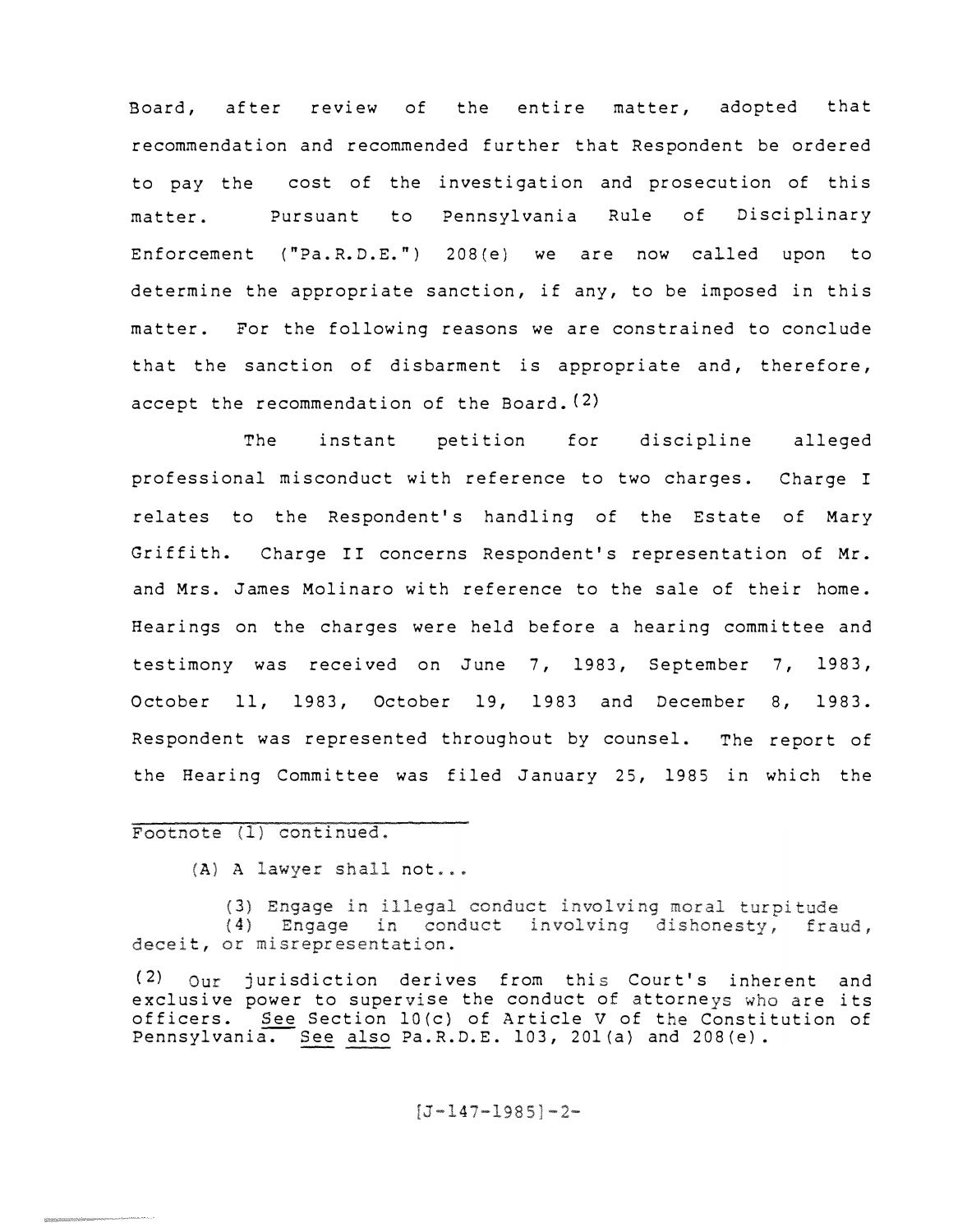Hearing Committee adopted sixty findings of fact proposed by the Petitioner and nine findings of fact proposed by the Respondent. The Hearing Committee concluded that Respondent violated ten disciplinary rules including DR 1-102(A)(3) and DR 1-102(A)(4). The Committee recommended to the Board that Respondent be disbarred.

Petitioner and Respondent subsequently filed briefs with the Disciplinary Board and oral arguments were heard before a three-member panel of that body. On May 21, 1985 the Board issued its report in which it adopted the findings of fact of the Hearing Committee, modified certain Conclusions of Law and concurred in the recommendation of disbarment. In its Conclusions of Law the Board, inter alia, affirmed the conclusion reached by the Hearing Committee that Respondent had violated Disciplinary Rules 1-102(A) (3) and  $1-102(A)$  (4).  $(3)$  Briefs were filed by both parties in this Court and Respondent timely filed a request pursuant to Pa.R.D.E. 2 08 {e) (2) requesting oral argument which was granted. The matter is now ripe for decision.

 $(3)$  The Board also found violations of DR 6-101(A)(3) (a lawyer shall not neglect a legal matter entrusted to him); DR 7- $101(A)$  (1) (a lawyer shall not intentionally fail to seek the lawful objectives of his client); DR 7-101(A)(2) (a lawyer sh not intentionally fail to carry out a contract a client for professional services); DR 101(A)(3) (a lawyer shall not intentionally prejudice or damage his client during the course of the professional relationship); DR 9-102(A) (all funds of clients...shall be deposited in one or more identifiable bank accounts...and no funds belonging to the lawyer or law firm shall be deposited therein); DR 9-102(B) (3) (a lawyer shall maintain complete records concerning the real estate settlement funds that come into the possession of the lawyer and render appropriate accounts to his clients regarding them).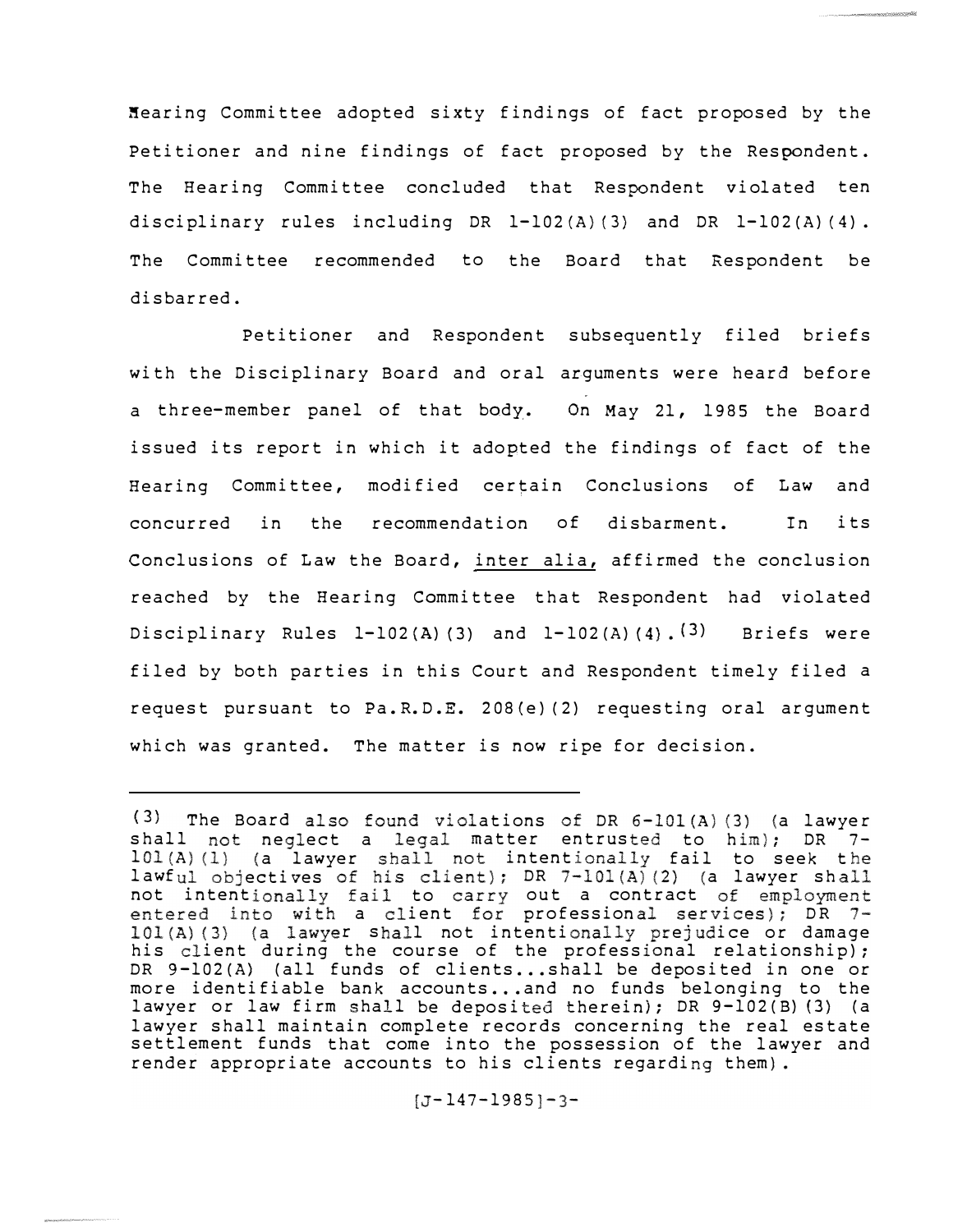Charge I averred that Respondent had forged the endorsement on a check drawn on the account of an estate represented by Respondent and made payable to a Ms. Miriam Scheetz, a beneficiary of the estate in question. It is alleged that Respondent deposited that check with the forged endorsement in his trust account and thereafter converted those proceeds to his own use. Further, Respondent commingled his own funds with entrusted funds to make restitution from his trust account for the monies due to Miriam Scheetz. Finally, Respondent misrepresented to his client, the Administrator of the Estate, the cause for Ms. Scheetz's not having promptly received said monies.

Charge II averred that Respondent wrongfully withheld \$10,400 from the proceeds of a real estate settlement. This amount was to be used for paying off the seller's mortgage, the payment of taxes and a water bill, and payment of a title insurance premium. Respondent deposited these funds in his trust account and subsequently converted them to his own use. Respondent neglected to pay those obligations for which the funds were being held in a timely fashion. Subsequently, he commingled his own funds with the remaining portion of the entrusted funds in order to pay the aforementioned obligations. Finally, t failed to remit the title insurance premium to the title insurance company.

In response to these charges, Respondent attempts to frame an argument challenging the sufficiency of the testimony to support the Board's Conclusions of Law.  $[J-147-1985]-4-$ This argument, as will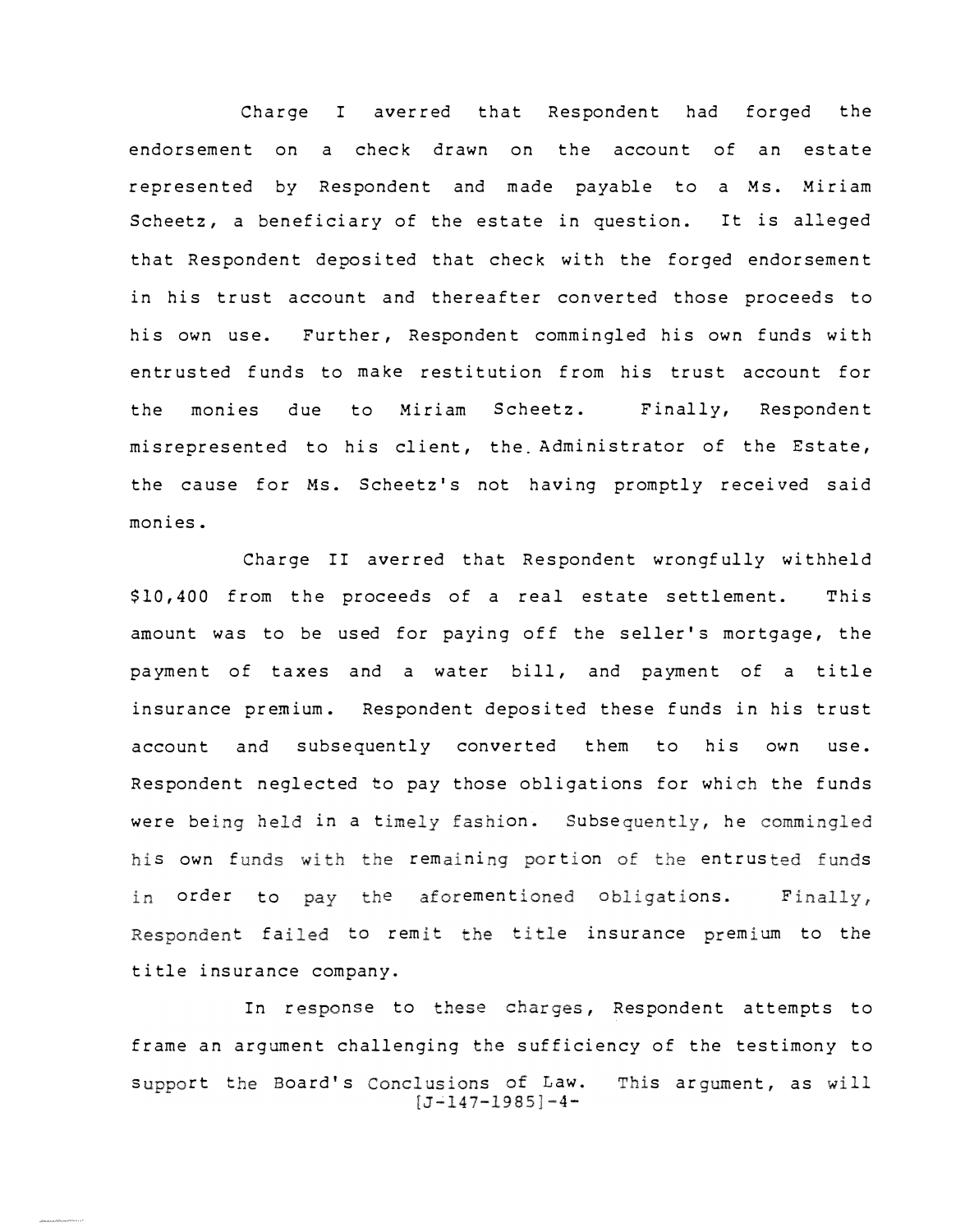be seen from our discussion, is a little more than a transparent makeway. The real defense in this matter is the contention that this misconduct would not have occurred but for the serious mental and emotional disfunction that Respondent was experiencing during the period of time in which this misconduct occurred. Respondent is in fact urging that the sanction of disbarment, in view of his emotional condition at the time, is too harsh a result and has urged this Court to consider the imposition of a period of suspension.

To fully understand the thrust of Respondent's principle argument, it is necessary for us first to discuss the difference between suspension and disbarment. These are the two most severe types of discipline that this Court is empowered to impose for misconduct by a member of our bar.  $(4)$  Both of these punishments involve the withdrawal of the offending attorney's privilege to practice law before the courts of this Commonwealth. Suspension is the withdrawal of the privilege of practicing law

(4) Rule 204(a) of the Pennsylvania Rules of Disciplinary Enforcement provides:

204. Types of Discipline

(a) Misconduct shall be grounds for: (1) Disbarment by the Supreme Court. eme Court for a period not exceeding five years.  $(3)$ ic censure Supreme Court with or without probation. ( 4) Probation by the Supreme Court under supervision provided by the Board. (5) Private reprimand by the Board with or without probation.<br>(6) Private Private informal admonition by Disciplinary Counsel.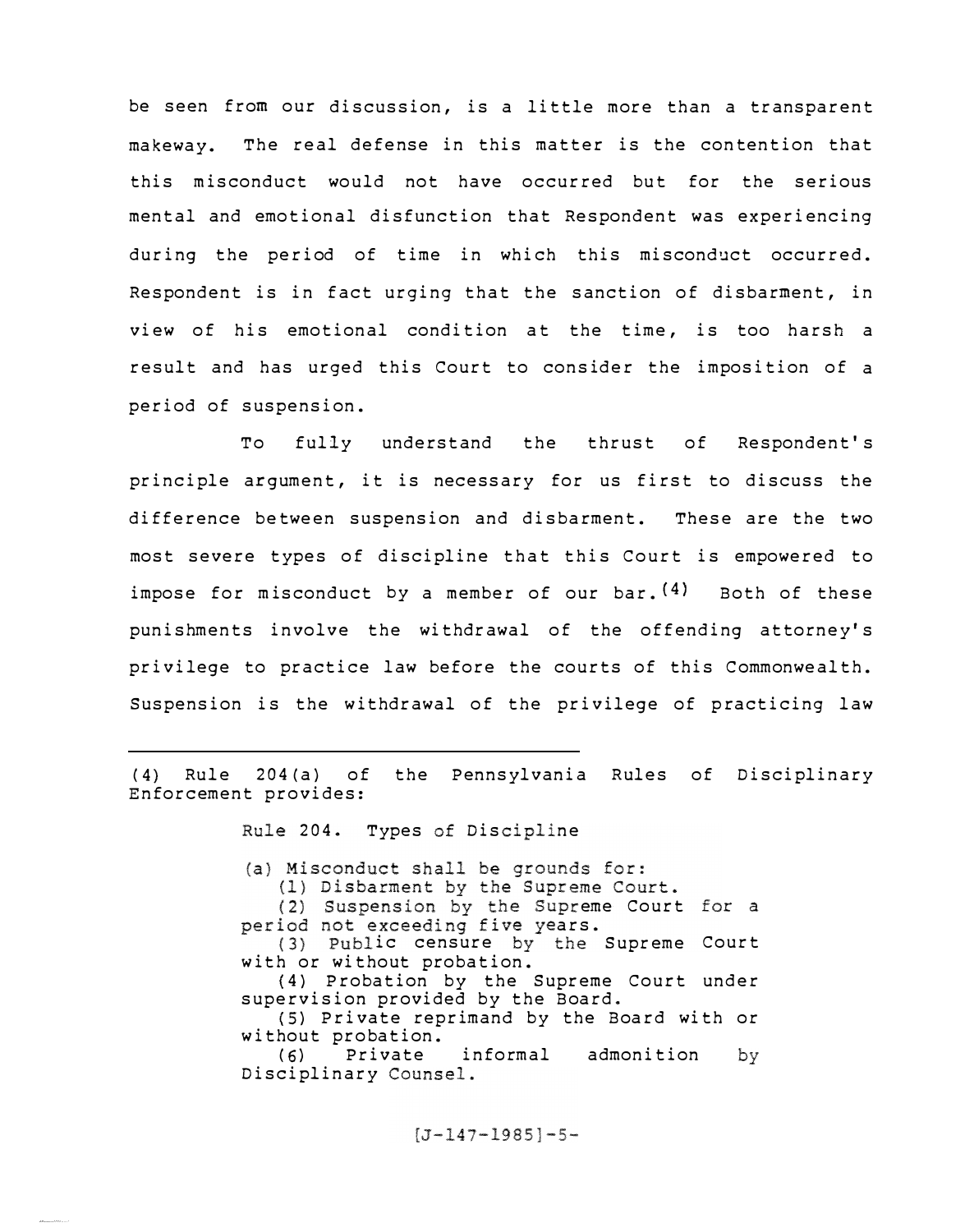for a specified period not to exceed five years. Disbarment requires the withdrawal of the privilege for at least five years. See Pa. R. D. E. 218(b).

However, the distinction between these two sanctions is more than a quantitative one. There is a qualitative difference between these sanctions. Although reinstatement is provided for in the case of suspension (exceeding three months) and disbarment, Pa.R.D.E. 218, the entitlement to reinstatement under the two sanctions is materially different. In the case of suspension the withdrawal of the privilege to practice law is for a specified period of time. After the expiration of that period a suspended attorney can resume the practice of law upon a demonstration of his or her fitness to practice. In contrast, where disbarment has been imposed, the length of the withdrawal of the privilege to practice law has not been previously determined. In disbarment the only expression as to the length of the withdrawal of the license to practice is that it must extend for a period of at least five years.

The primary purpose of our system of lawyer discipline is to protect the public from unfit attorneys and to maintain the integrity of the legal system. See In re Oxman, 496 Pa. 534, 437 A. 2d 1169 (1981), cert. denied, 456 U.S. 975 (1982); 493 Pa. 519, 426 A. 2d 1138 (1981); Office of Disciplinary Counsel v. Grigsby, 493 Pa. 194, 425 A.2d 730 (1981). Disciplinary procedures have been established as a catharsis for the profession and a prophylactic

 $[J - 147 - 1985] - 6 -$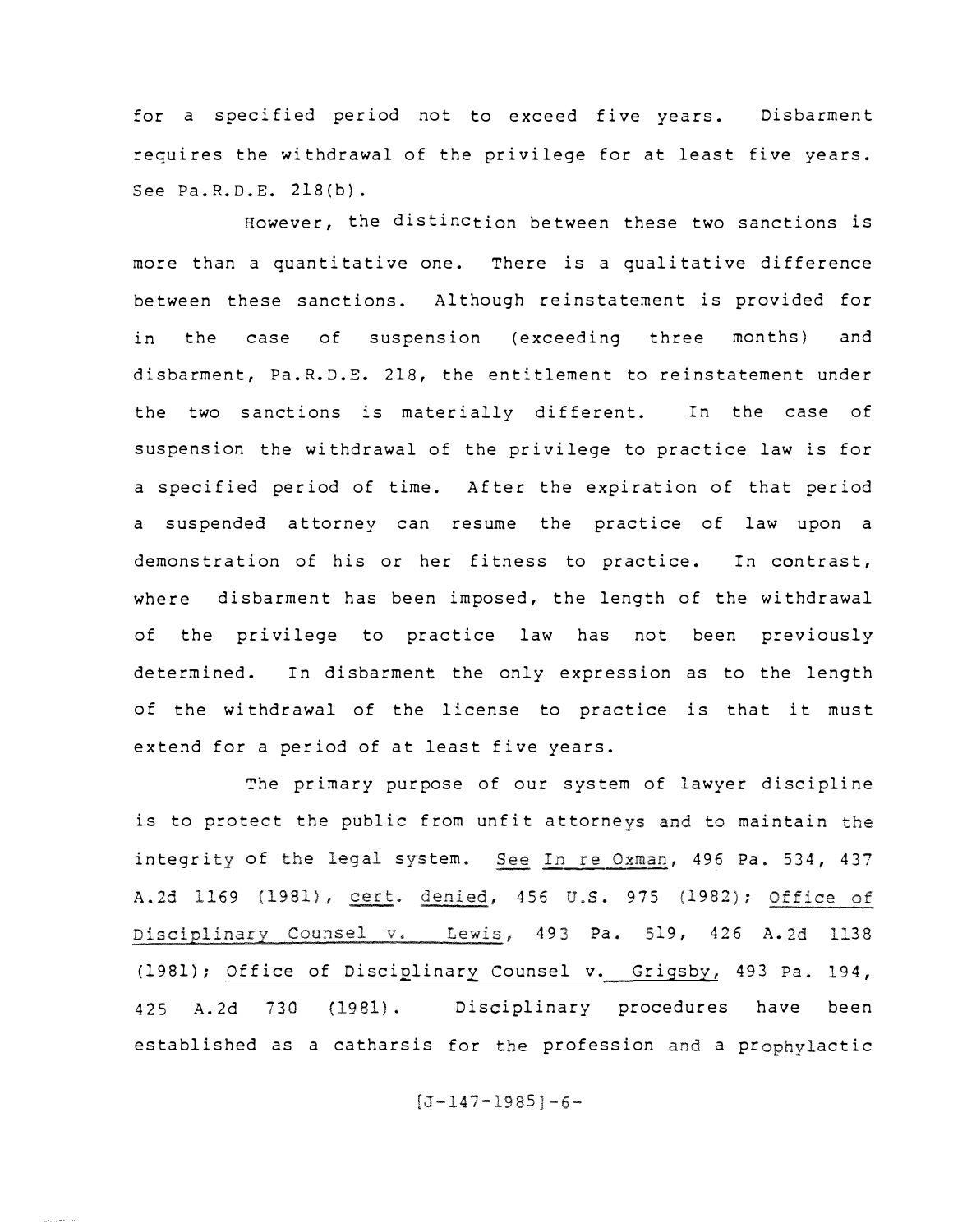for the public. Office of Disciplinary Counsel v. Lewis, supra at 528, 426 A.2d at 1142. In the case of disbarment there is no basis for an expectation by the disbarred attorney of the right to resume practice at some future point in time. When reinstatement is sought by the disbarred attorney, the threshhold question must be whether the magnitude of the breach of trust would permit the resumption of practice without a detrimental effect upon "the integrity and standing of the bar or the administration of justice nor subversive of the public interest." Pa.R.D.E. 218(c)(3)(i).<sup>(5)</sup> It is because of this very real distinction between suspension and disbarment that Respondent here urges a sanction of suspension, even for the maximum period, rather than disbarment.

Before analyzing the testimony offered in support of the charges it must be noted that this Court's review of attorney discipline is a de novo one. Thus, we are not bound by the findings of either the Hearing Committee or the Disciplinary Board. Matter of Green, 470 Pa. 164, 368 A.2d 245, (1977); Office of Disciplinary Counsel v. Walker, 469 Pa. 432, 366 A. 2d 563 (1976); Office of Disciplinary Council v. Campbell, 463 Pa. 472, 345 A.2d 616 (1975), cert. denied, 424 U.S. 926 (1976) we are free to evaluate the evidence presented before Hearing Committee, <u>In re Silverberg</u>, 459 Pa. 107, 327 A.:

<sup>(5)</sup> This added inquiry would be improper in the case of a suspension since the initial order sets forth the period of time necessary to satisfy the breach of trust occasioned by the conduct which led to the suspension.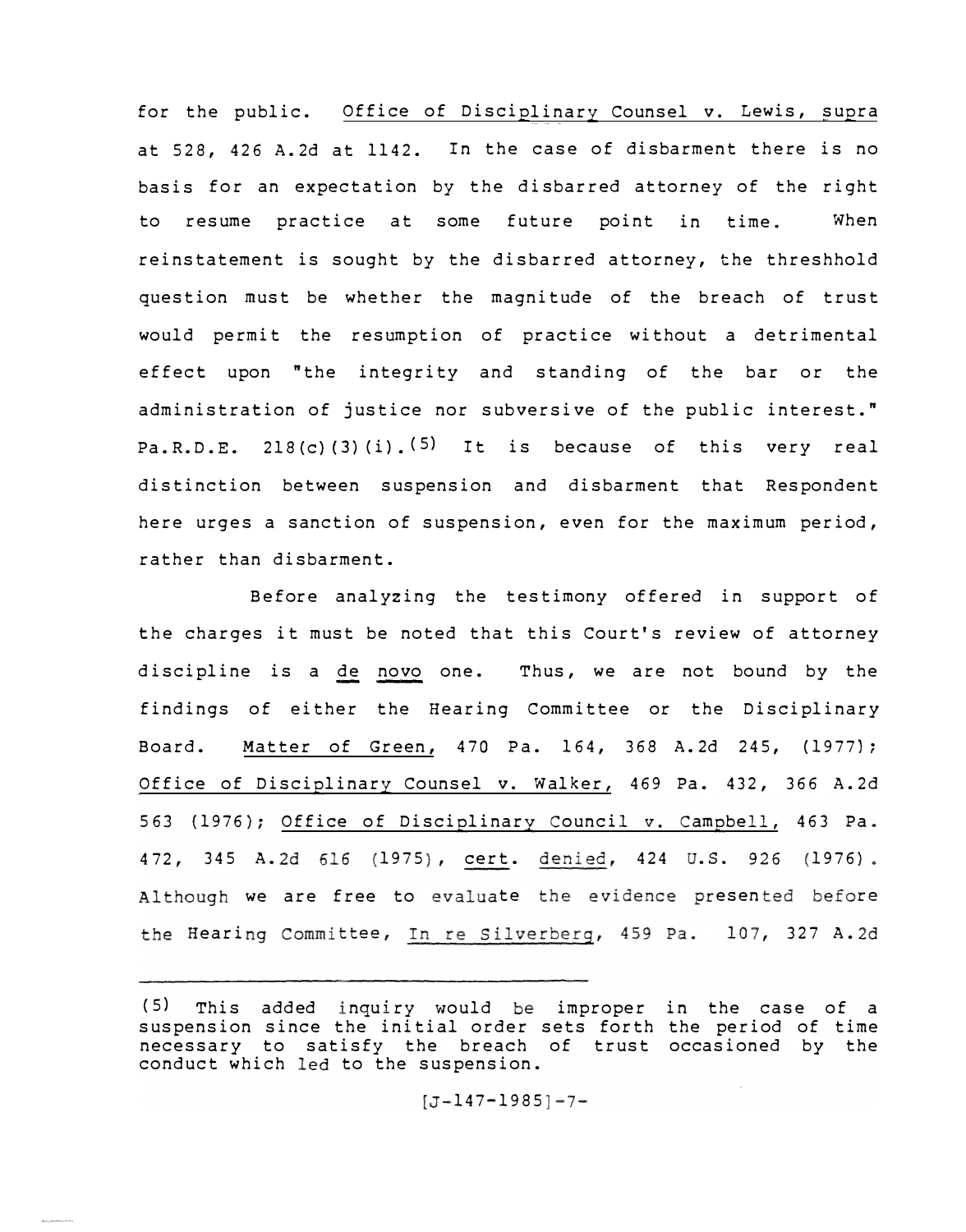106 (1974), cert. denied, 456 U.S. 975 (1982), we may be enlightened by the decisions of these triers of fact who had the opportunity to observe the demeanor of the witnesses during their testimony. Matter of Green, supra; Office of Disciplinary Council v. Walker, supra: Office of Disciplinary Counsel v. Campbell, supra. The evidence is sufficient to prove ethical misconduct if a preponderance of that evidence establishes the charged violation and the proof is clear and satisfactory. Office of Disciplinary Counsel v. Kissel, 497 Pa. 467, 442 A. 2d 217 (1982); In re Berlant, 458 Pa. 439, 328 A.2d 471 (1974), cert. denied, 421 U.S. 964 (1975). Nor is the petitioner required to establish the misconduct through direct evidence. The ethical violations may be proven solely by circumstantial evidence. Office of Disciplinary Counsel v. Grigsby, supra; Lemisch's Case, 321 Pa. 110, 184 A. 72 (1936); Salus's Case, 321 Pa. 106, 184 A. 70 (1936).

Under Charge I evidence was introduced to establish that Mary Griffith died on September 12, 1980 and appellant was hired to represent the estate. The heirs agreed amongst themselves to provide an equal share of the estate to Miriam Scheetz, the widow of a nephew of decedent. An estate check the amount of Eight Thousand, One Hundred and Fifty-six Dollars Ninety-three Cents (\$8,156.93) made payable to the order Miriam Scheetz, representing her one-third share, was entrusted on February 5, 1982 to Respondent for presentation to Ms. Scheetz. It was uncontradicted that Ms. Scheetz never received this check and that she did not sign the reverse side of the  $[J-147-1985]-8-$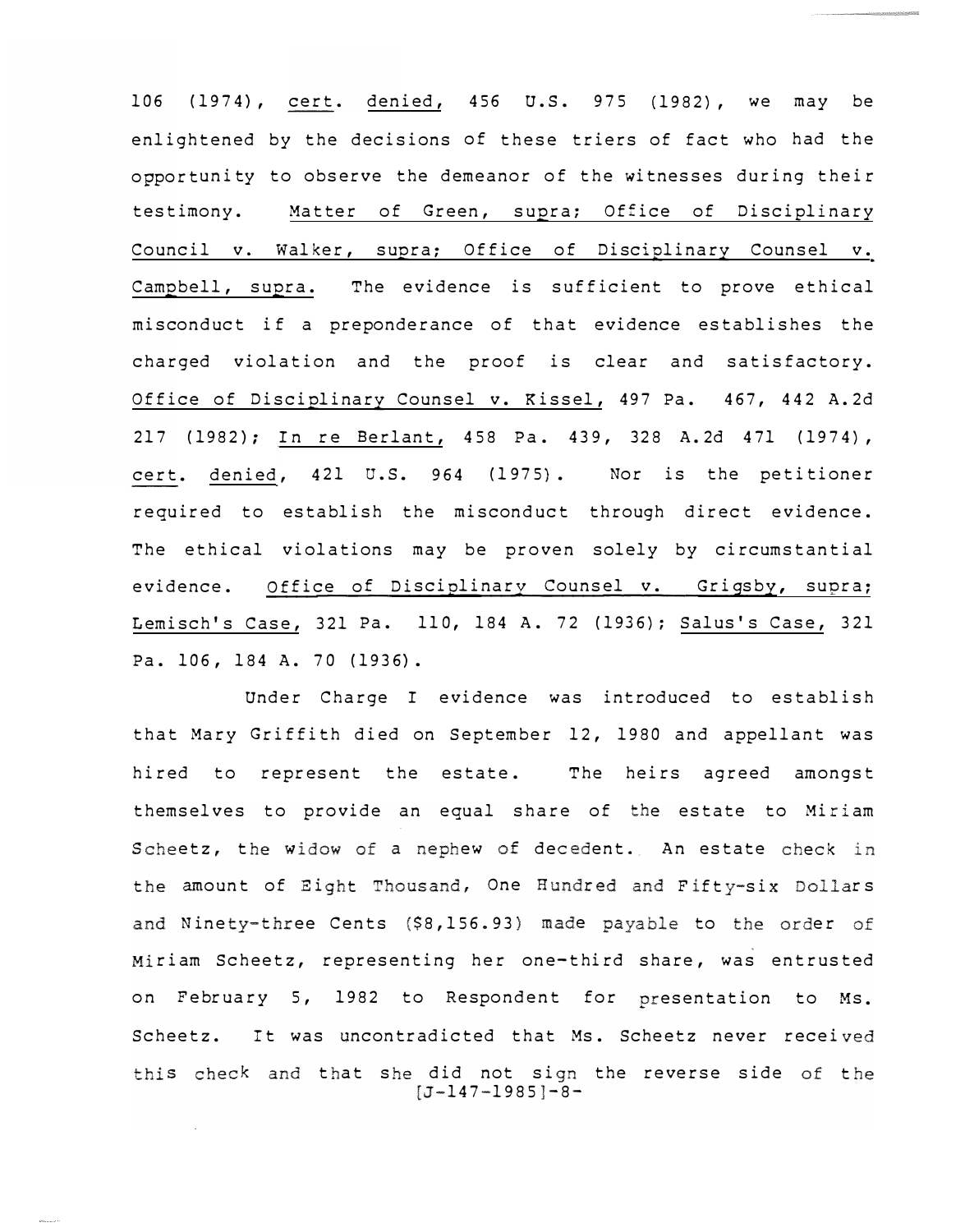check where her purported endorsement appeared. Moreover, Ms. Scheetz testified she did not give Respondent or any other person the authority to endorse this check.

This check was deposited into Respondent's trust account on February 9, 1982. Respondent's stamped endorsement was placed below the purported endorsement of Ms. Scheetz. At the time of this deposit, Respondent's trust account had a balance of One Dollar and Eighty-seven Cents (\$1.87}. After this deposit, Respondent used the funds in this account for his own purposes. (6) Evidence was introduced that Respondent stated to his secretary at that time that the money due Ms. Scheetz was no longer in the estate account and that he "needed" that money. He also advised Ms. Aaron, his secretary at the time, "if anything happened that he went before the Disciplinary Board, the witnesses would have to look him in the face and that he would make trouble."

When inquiry was made reqarding the delivery of the check to Ms. Scheetz, Respondent used deception to cover his misconduct. After being threatened with a complaint to the Disciplinary Board, Respondent finally met with Ms. Scheetz on March 19, 1982, and presented her with a check in the full amount drawn from his trust account and not the estate account. At that time he requested that she wait a period of time before attempting to negotiate the check. The funds were obtained from

<sup>(6)</sup> Upon depositing the estate check, Respondent drew a Hundred Dollar check against it thereby causing the account to out of trust.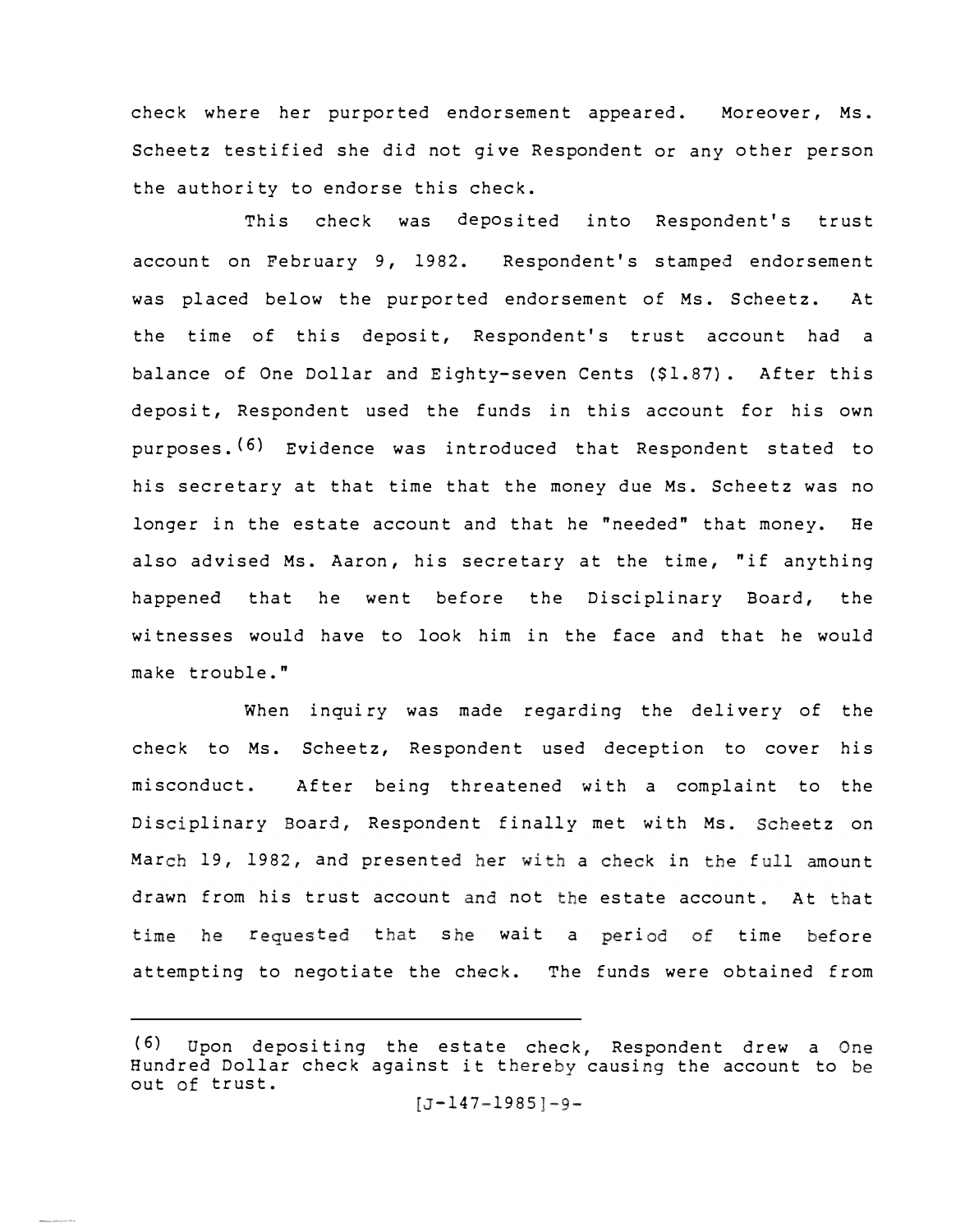legal fees in other matters and personal loans which he deposited into his trust account.

With respect to Charge II, the following facts provide the basis for the allegations against the Respondent. On August 7, 1981, Mr. and Mrs. James Molinaro sold their home to Mr. and Mrs. Michael Nimeh. Respondent was the settlement agent and agreed to represent both parties at the real estate transaction.

The total settlement funds, amounting to \$67,299.22 were deposited into Respondent's trust account on August 10, 1981. From the settlement funds, Respondent was entrusted with approximately \$10,400 to pay off the Molinaro's mortgage, to pay off county, township and school taxes, to pay off a water bill, and to pay the title insurance premium. After the aforesaid settlement funds were deposited into Respondent's trust account, Respondent proceeded to convert the \$10,400 to his own use without the knowledge, consent or permission of Mr. and Mrs. Molinaro or the title insurance company.

By late August, 1981, the balance in Respondent's account, which should have contained approximately \$10,400 to pay off the aforesaid debts, contained only about \$7,000. By the end of September, 1981, the balance was down to approximately \$3,000 y November, 1981, the balance in the trust account was ess than \$100. On November 6, 1981, the trust account had a negative balance of almost \$3,000.

When James Molinaro received notices from Prudential that his mortgage payments had fallen behind, he attempted to

 $[J-147-1985]-10-$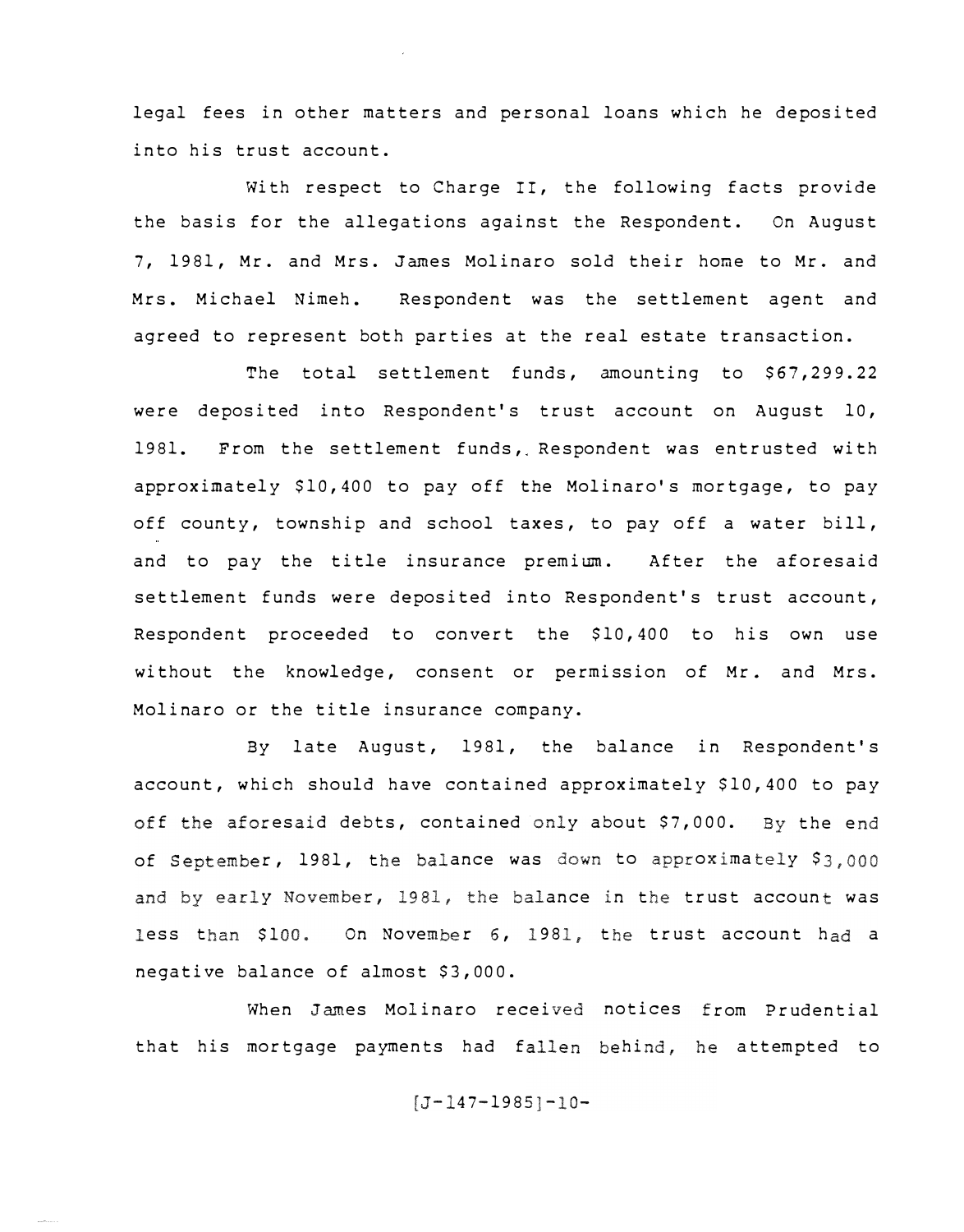contact Respondent, but without success. Although the real estate settlement was held in August, 1981, the Molinaro's mortgage was not paid off until November 11, 1981. Respondent obtained sufficient funds to pay the Molinaro mortgage only by commingling a large legal fee received in connection with another matter into his trust account.

By letter dated February 15, 1982, James Molinaro was advised by Whitehall Township that the county, township and real estate taxes had not been paid. Again Mr. Molinaro attempted to telephone Respondent on several occasions but he was unable to speak with Respondent. In February, 1982, James Molinaro filed a complaint with the Bar Association against the Respondent. The real estate taxes were finally paid on May 11, 1982. Respondent has yet to forward to the Title Company the premium amount he collected at settlement.

Both the Hearing Committee and the Board found that prior to the period encompassing the charges Respondent was an active and competent member of the bar; that Respondent and his brother conducted a real estate and title insurance agency; and that the relationship between the brothers was dissolved following a period of frequent acrimonious disputes. As a result of this breakup, Respondent's mental and emotional well-being was substantially impaired and thereafter he began exhibiting irrational behavior daily, continuing throughout the period encompassing the charges against him. Additionally, Respondent's

 $[J-147-1985]-11-$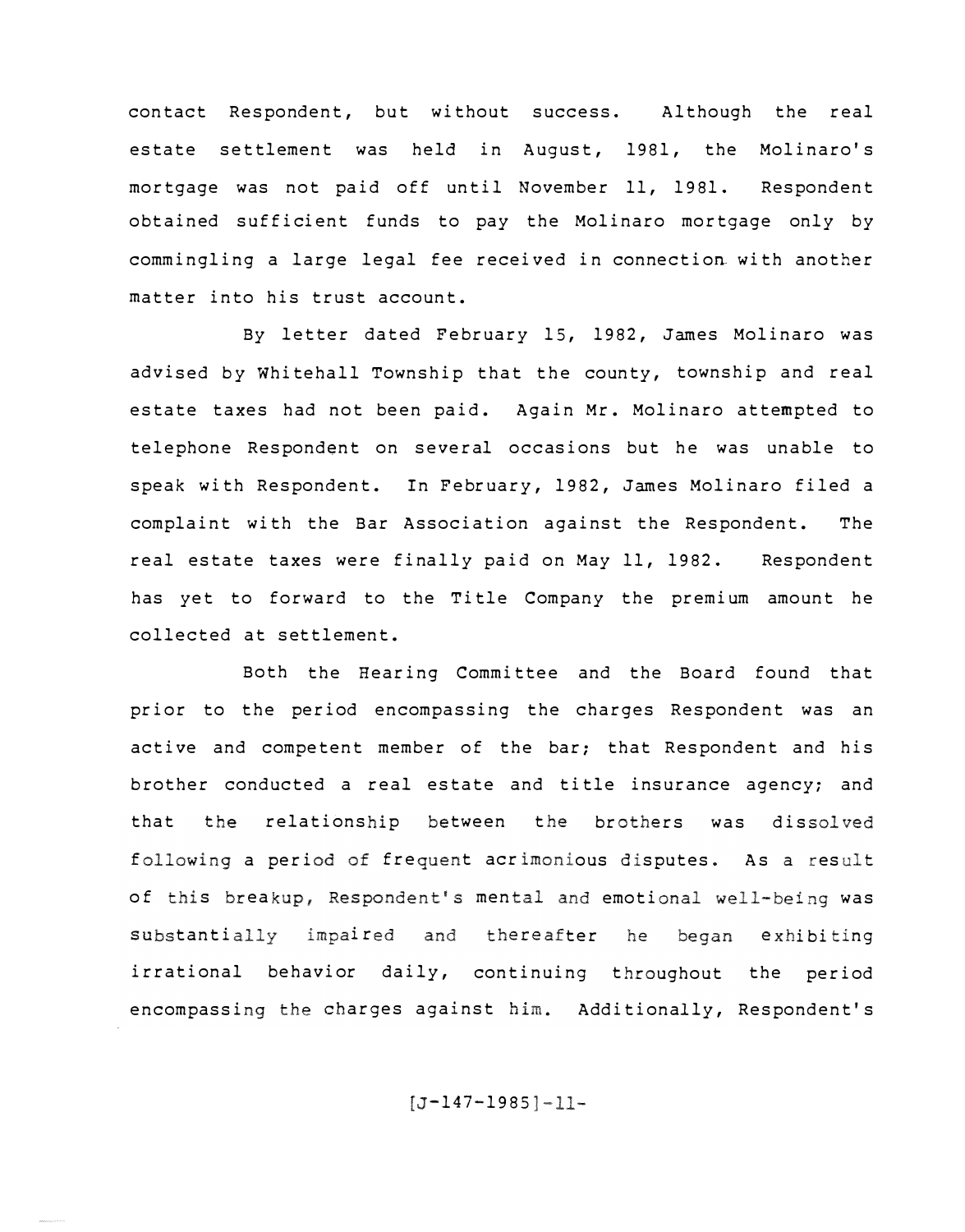witness, Dr. John C. Turoczi, a psychologist who had treated him for over a two-year period, testified that Respondent's emotional condition at the time the violations occurred was such that he was delusionary, irrational, and not responsible for his errant behavior. (7)

Appellant argues that because of his state of mind he should not be held accountable for his derelictions. With all due respect to the views of Respondent's medical witness, the record amply supplies evidence of Respondent's awareness of the

(7) At one point in Dr. Turoczi's testimony the following transpired:

> "Q. Would his overall mental condition have prevented him from balancing *a* checkbook or everyday financial affairs?

> A. In my opinion, it would have had negative effect on his ability to do that, yes.

> Q. When you say negative effect, you mean it would absolutely prevent him or just make it more of a mental strain to do so?

> A. It would have made more of a mental strain and would have contributed to errors simply in terms of in terms of judgment, simply decimal points, in terms of what pages to put what numbers, and identify just the structure of-this is the date, this is to whom the **state of the set of the state of**  $\mathbf{r}$ check was written and so forth and so on. The reason I can r had diff! my office to me, and this was a pattern.  $SO$ I could see it on various occasions, and if he had difficulty doing that with me, one of my hypotheses was that he certainly had *a* lot of difficulty doing that with any other people."

> > $[J-147-1985]-12-$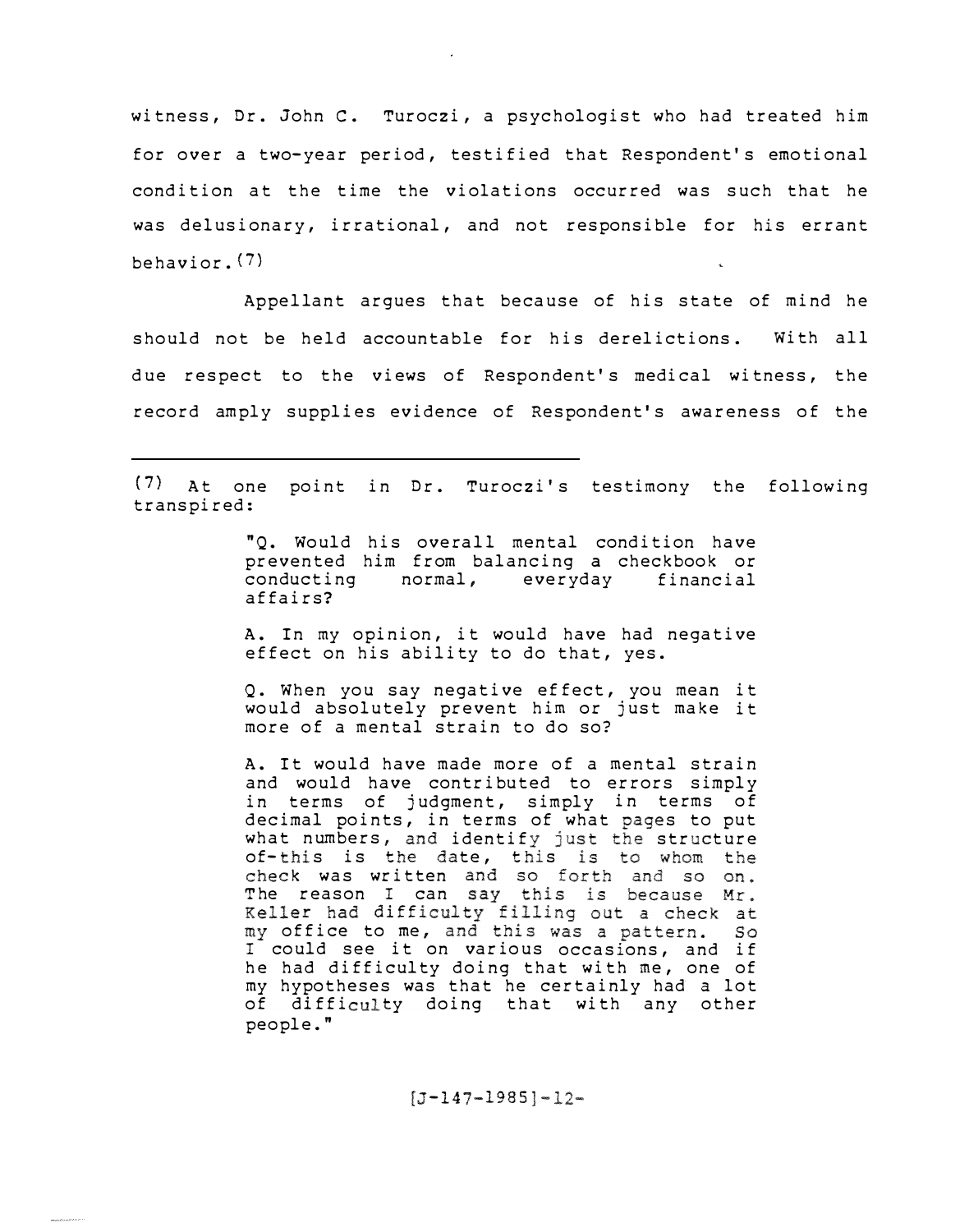consequences of his behavior. It is clear that he was aware that the estate check entrusted to him was the property of Ms. Scheetz and that he had no personal interest in it. When he used these funds his comments to Ms. Aaron reflect his awareness of guilt. The misrepresentations made to excuse his delay in turning the funds over further evidence a deliberative quality which would justify a finding of accountability for this conduct. The same awareness is reflected in the Molinaro's matter. In this instance there was no question that Respondent merely held this money as stake holder without any personal interest in that fund. He placed it in his trust account and allowed these funds to be disipated to the detriment of those individuals entitled to these monies. There is no suggestion of a delusion that would have caused Respondent not to be aware of his responsibility in this regard. If in fact this was a result of the irrational behavior ascribed to Respondent by his medical expert, Respondent's response when a complaint was filed would appear to attest to the theraputic effect of the disciplinary process, which would be lost if we were to accept Respondent's contention that he should be held blameless for these derelictions.

The real question raised in this case is whether the sanction of disbarment is too harsh under the circumstances presented. If we were here primarily concerned with a punishment of the individual, strong argument could be made in view of the circumstances surrounding the errant behavior. We sympathize

 $[J-147-1985]-13-$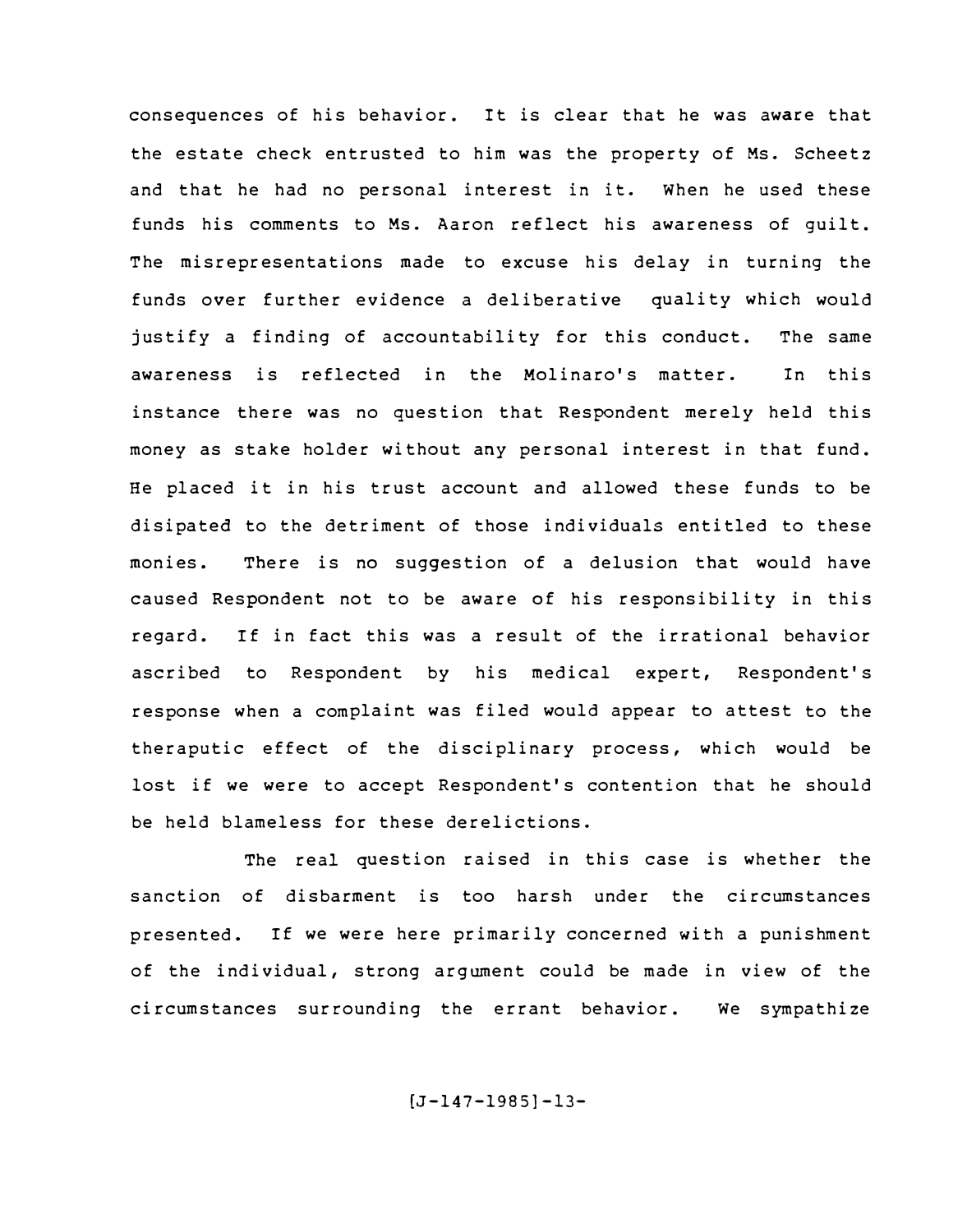with the situation that confronted Respondent and concede that if judgment of him alone was the sole consideration extenuating circumstances could be persuasively argued. However, as we previously noted, the focus is not upon Respondent but rather it is directed to the impact of his conduct upon the system and its effect on the preception of that system by the society it serves.

Here we are confronted with a forgery $(8)$ , the conversion and commingling of entrusted funds, the use of misrepresentation in an effort to avoid detection, and, the adverse effect upon the interests of his clients caused by his behavior. These serious breaches of trust cannot be ignored because of the mitigating circumstances offered by Respondent in his defense. It is to Respondent's credit that he recognized that he was in trouble and sought professional help. However, he also had the responsibility to protect his clients' interests during this period, such as associating with another counsel who could assist in the handling of these matters. The heart of the attorney-client relationship is trust and confidence. This cannot exist where the integrity of counsel is suspect. If conduct of the nature engaged in by Respondent in this matter is

<sup>(8)</sup> Respondent attempts to argue that the proof necessary to establish the criminal offense of forgery has not been made out in view of his mental condition. Without considering the point as to whether the crime of forgery could be sustained on the evidence here presented, Ms. Scheetz's check was entrusted to Respondent for delivery to her. Instead, it was diverted to Respondent's use, and that end was facilitated by someone forging her signature to accomplish that result. If indeed Respondent was not responsible for the forgery, he permitted it to be used for his purposes in breach of the trust relationship that existed.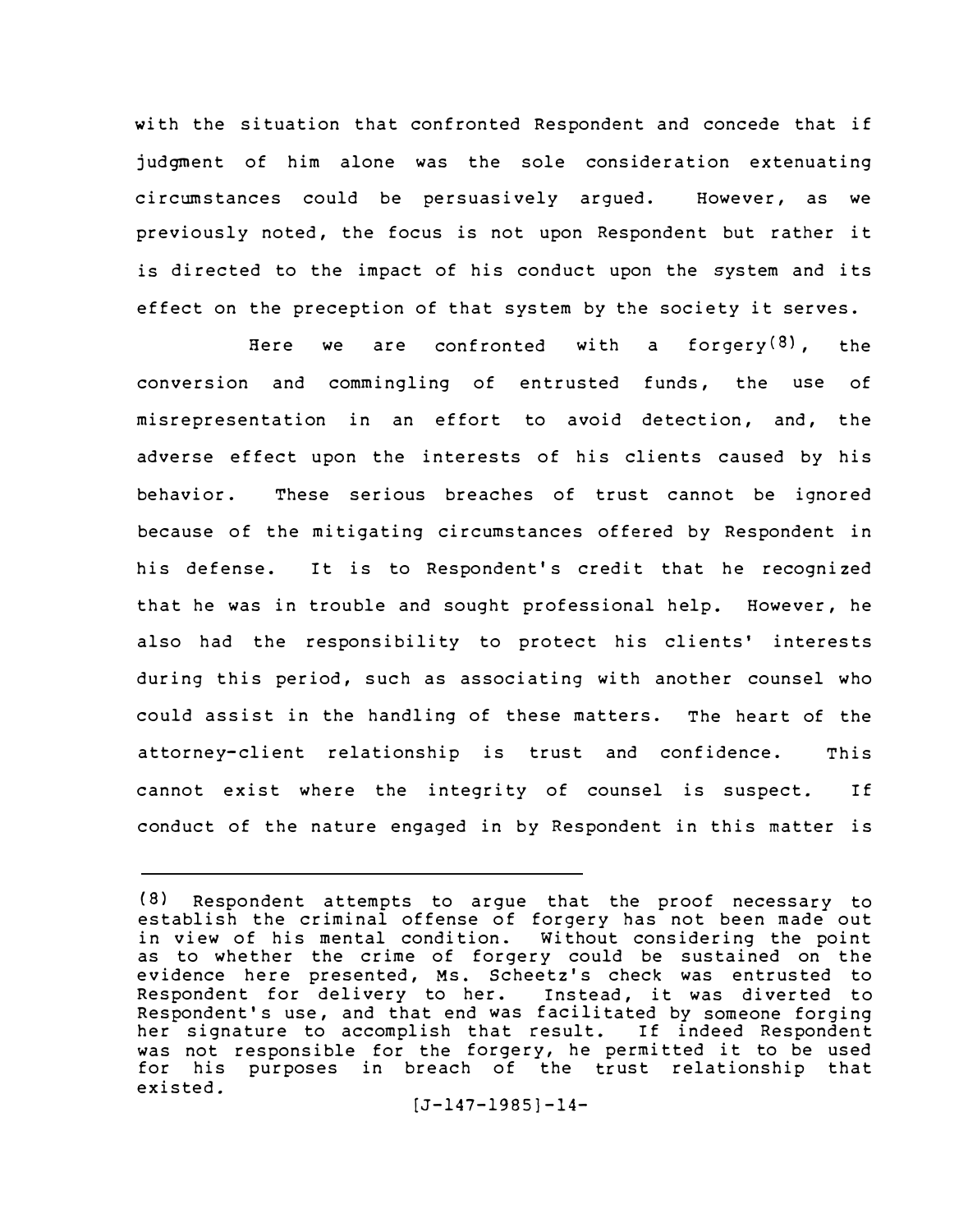not immediately responded to by our disciplinary process, we cannot hope to engender the public perception of confidence in our system.

Unfortunately for Respondent the imposition of a period of suspension, even for a period of five years, would be an inadequate response. A similar situation was confronted by this Court in Office of Disciplinary Counsel v. Herrmann, 475 Pa. 560, 381 A.2d 138 (1977). The attorney in Herrmann was charged with serious violations of our Disciplinary Code in his handling of two estate matters. He sought to be allowed to resign from active practice with the stipulation that he would never apply for reinstatement. (9) We rejected his request and entered an order of disbarment noting:

> Rule 215 of the Rules of Disciplinary Enforcement permits an attorney who is the subject of an investigation into allegations of misconduct to submit his resignation as an attorney, providing, inter alia, he acknowledges that the material facts upon which the complaint is predicated are true and he agrees that an order of disbarment by consent may be entered. Respondent will not agree to this. Instead, he seeks to avoid embarrassment and any stigma of culpability by quietly retiring from the active practice of the law as attorneys frequently do for personal reasons after an honorable practice. To permit the respondent to escape proper discipline under the facts of this case would be a very unwise precedent. It would also

<sup>(9)</sup> The basis for the request was that Herrmann was 76 years of age, had practiced law 49 years, and had served as President and on various committees of the Bar Association in the county of his residence as well as serving on several citizens committees advancing local civic projects.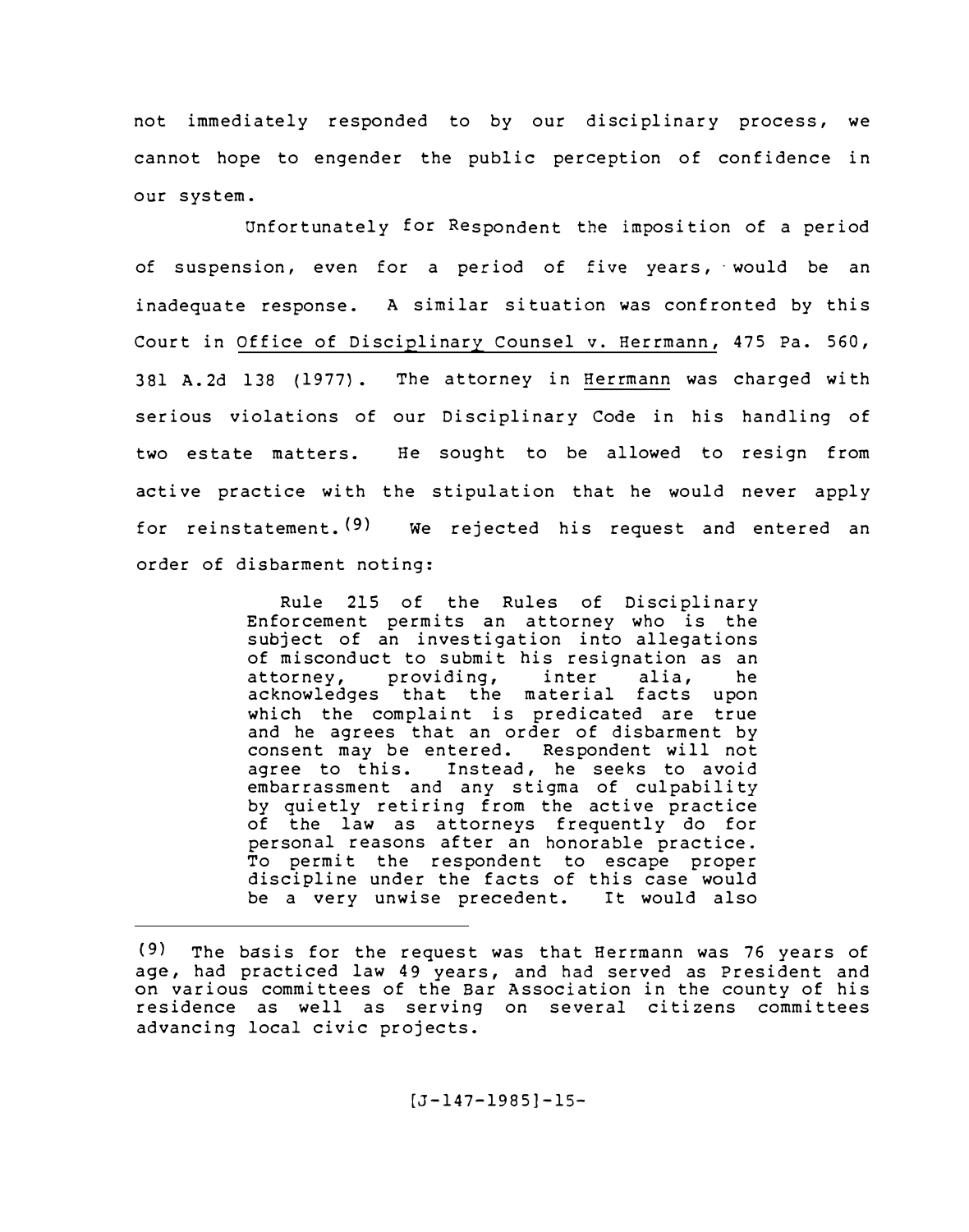constitute an act of irresponsibility on our part and a great disservice to the public which is entitled to the protection of the<br>courts from attorneys who disregard and courts from attorneys who disregard violate their professional responsibility.

Id. at 563, 381 A.2d at 140.

The practical effect of the request of the attorney in Herrmann would have been his permanent removal as an active member of our bar. While disbarment could do no more, we recognized therein that the public interest required the entry of the order of disbarment and its attendant stigma to a previously unblemished reputation. Our decision in Herrmann was not motivated by a desire to exact punishment from the attorney but rather to assure the public of the system's awareness of the seriousness of a breach of trust by an attorney licensed to practice before our bar.

Disbarment is an extreme sanction which must be imposed only in the most egregious cases, Office of Disciplinary Counsel v. Kissel, supra; Matter of Leopold, 469 Pa. 384, 366 A.2d 227 (1976), because it represents a termination of the license to practice law without a promise of its restoration at any future time. It has been deemed appropriate where the misconduct involves the types of breach of trust exhibited in this case. As noted in Johnson Disbarment Case, 421 Pa. 342, 219 A. 2d 593 (1966):

> It is the duty of the courts to maintain the integrity of the Bar and to see that courts and its members "do not fall into disrepute with the general public through the<br>unprofessional or fraudulent conduct" of unprofessional or fraudulent conduct" of<br>attorneys (Forman's Case, 321 Pa. 47, (Forman's Case,

#### $[J-147-1985]-16-$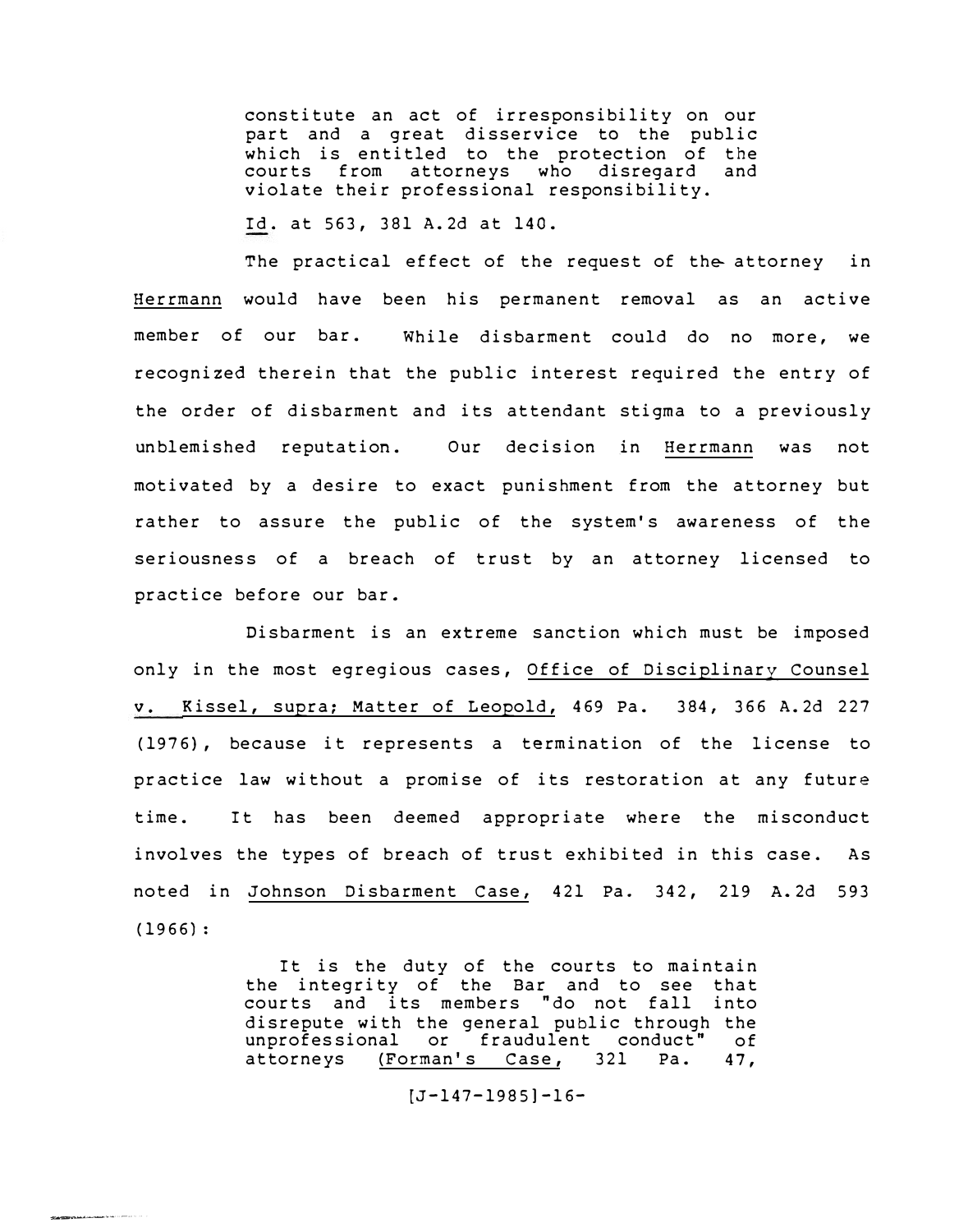184 A. 75) • "The power of a court to disbar an attorney should be exercised with great caution, but there should be no hesitation in exercising it when it clearly appears that it is demanded for the protection of the public.<br>The court by admitting an attorney to The court by admitting an attorney to practice endorses him to the public as worthy of confidence in his professional relations, and if he becomes unworthy, it is its duty to withdraw its endorsement.... $\blacksquare$ 

Johnson Disbarment Case, supra at 345-46, 219 A.2d at 595 (citation omitted).

Where an attorney converts and commingles entrusted funds, accomplishes this breach of trust by the use of forged documents, and employs misrepresentations to mask this covert activity, the magnitude of the derelictions and its impact upon the legal profession and the administration of justice requires the imposition of the most severe sanction at our command. See �, Office of Disciplinary Counsel v. Lucarini, 504 Pa. 271, 472 A.2d 186 (1983) (converting and commingling client funds with personal funds warrants disbarment); Office of Disciplinary Counsel v. Kissel, supra (forging client's name on check and converting proceeds to personal use warrants disbarment); Office of Disciplinary Counsel v. Knepp, 497 Pa. 396, 441 A.2d 1197 (1982) (neglecting legal matters, converting client funds, making dishonest statements to clients warrants disbarment); Office of Disciplinary Counsel v. Ewing, 496 Pa. 35, 436 A.2d 139 (1981) (commingling of entrusted funds with personal funds and material misrepresentations warrants disbarment); Office of Disciplinary Counsel v. Lewis, supra, (commingling and converting of client

 $[J-147-1985]-17-$